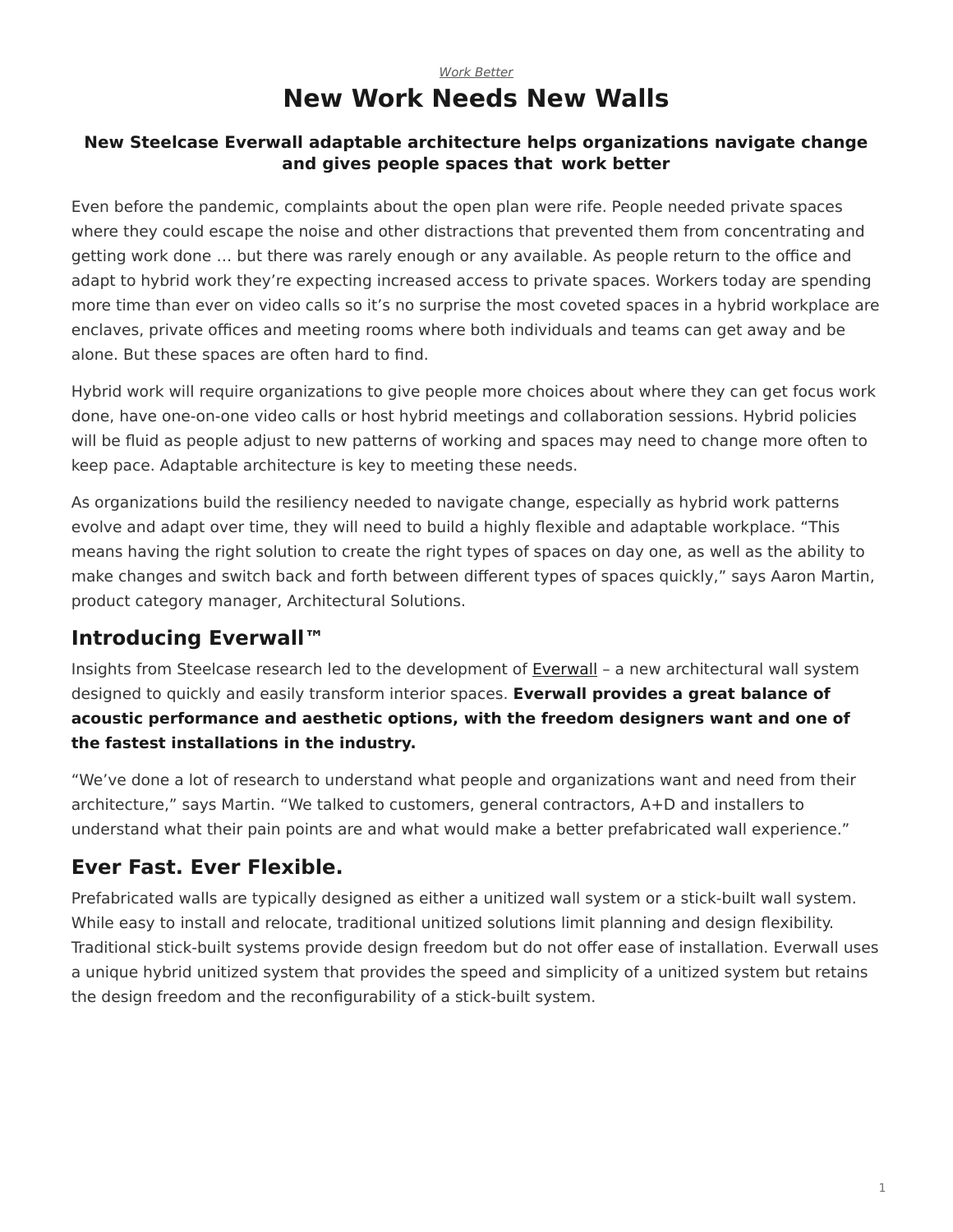Simple to reconfigure or relocate, Everwall's flexible architectural elements allow for spaces to transform — from small enclaves to meeting rooms, or from floor to floor — all while using the same kit of parts. A simple statement of line creates versatile, reconfigurable solutions for any application and space. **And a wide array of finishes — including new lux paints — and a broad range of new hardware allows Everwall to meet any designer's vision.**

Everwall also makes smaller changes easy. As companies bring people back to their offices and experiment with different spaces, Everwall can easily adapt a space to accommodate different ways people work. It's simple to add a markerboard, replace a solid frame with a glass frame or move a monitor from one wall to another. With traditional construction, these types of changes often create a big mess and take a lot more time.

"Everwall provides the best of both worlds," says Martin. The installation speed has surprised installers and they're telling us it's the fastest and easiest solution they've ever used. What traditional construction can do in a week and a half, Everwall can do in a day and a half. That's especially important now with the shortage of skilled labor. It's all about condensing project schedules, keeping projects on time and on budget."

## **Ever Better.**

Everwall is advancing positive environmental change as a force for better in the built environment. It was designed for sustainability and the principles of reduce, reuse, and recycle. Less materials onsite throughout the project means less dust in the air and less waste in landfills. It is both BIFMA LEVEL 2 and Greenguard certified. "Every wall opportunity and project is an opportunity to build a better wall for the planet," says Martin.

The office needs to adapt to address the new demands of hybrid work and organizations should continually make changes as new needs arise and different types of spaces are tested and piloted. And it will be different for every organization. An adaptable architectural envelope is crucial to navigating this change and building a successful hybrid workplace where people will want to work.

| +About Steelcase |
|------------------|
| +Customer Care   |
| +Legal Notices   |
| +Connect With Us |
| +Contact Us      |